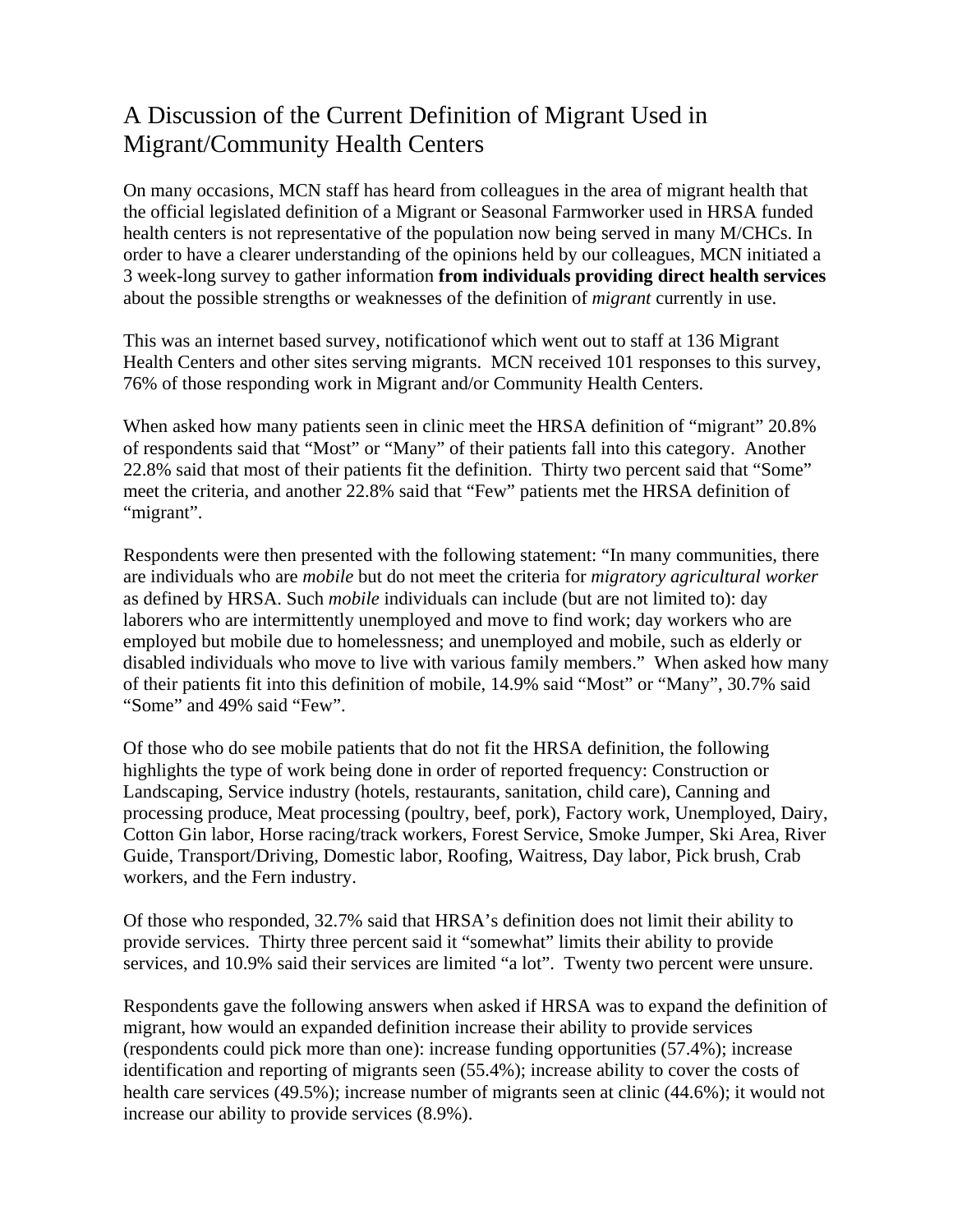## **Survey Results**

1. In what state do you work?



2. In what type of setting do you work?

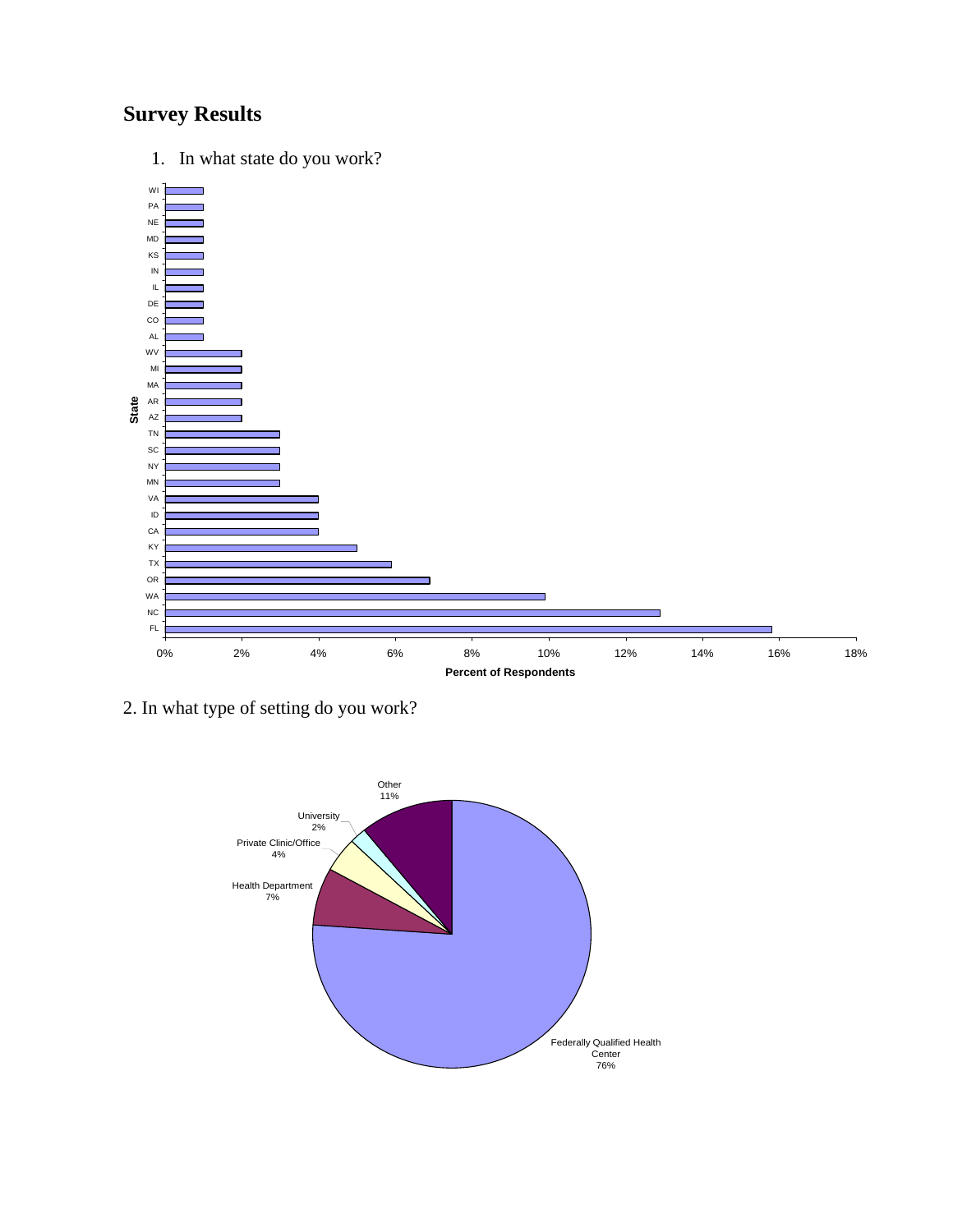3. What is your position at work?



4. If you work in a public clinic, to the best of your knowledge, which types of federal funding does your clinic receive? (Respondents could pick more than one)

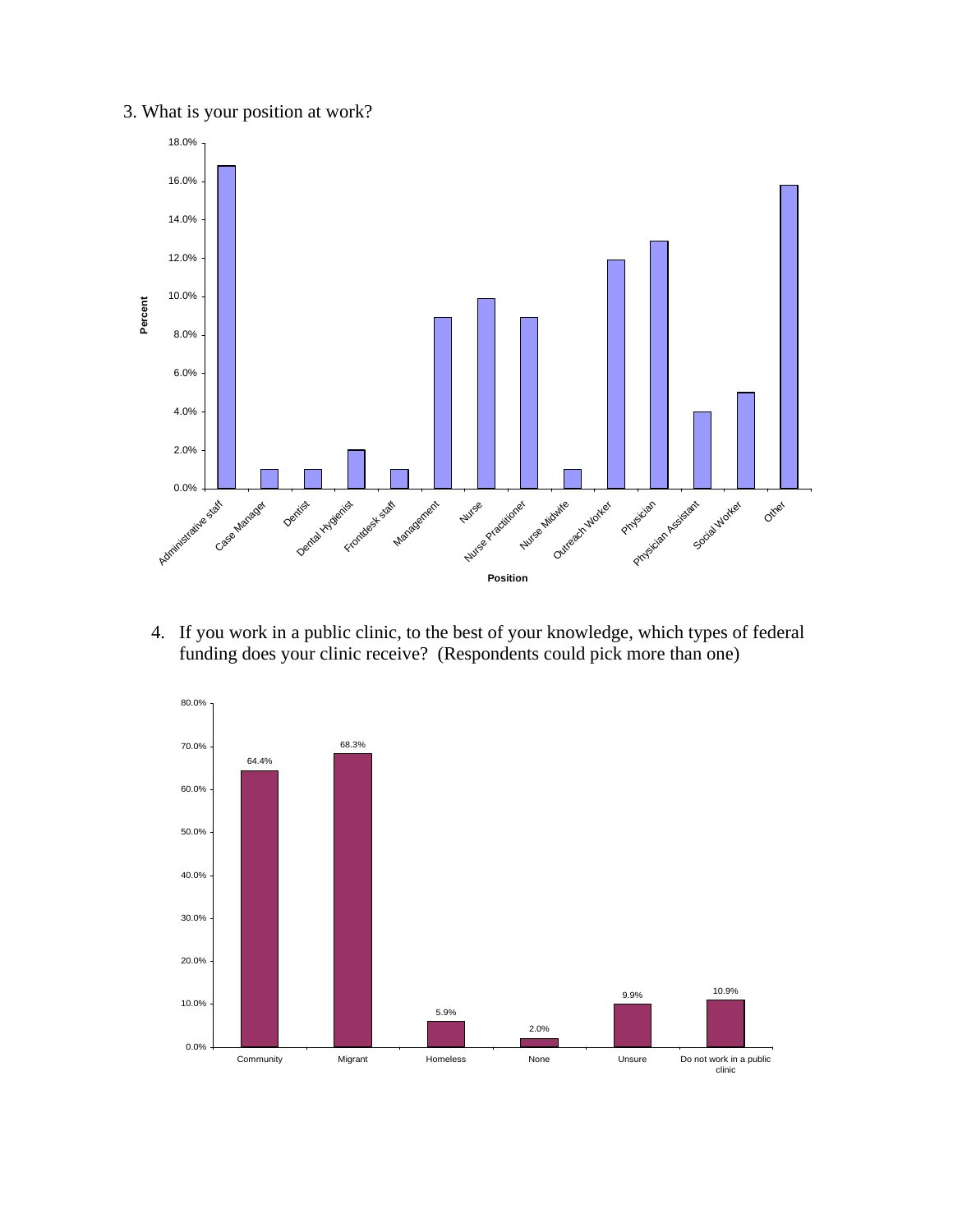**The Health Resources and Services Administration (HRSA) uses the definition of**  *migratory agricultural worker* **that comes from the Public Health Services Act (section 330 g).** The next two questions are intended to survey current knowledge about the official HRSA definition of migrant.

5. To the best of your knowledge, which type of workers listed below, would be covered by that definition? (Respondents could pick more than one)



6. To the best of your knowledge, how recently does someone have to have done the applicable type of work to be covered by the definition?

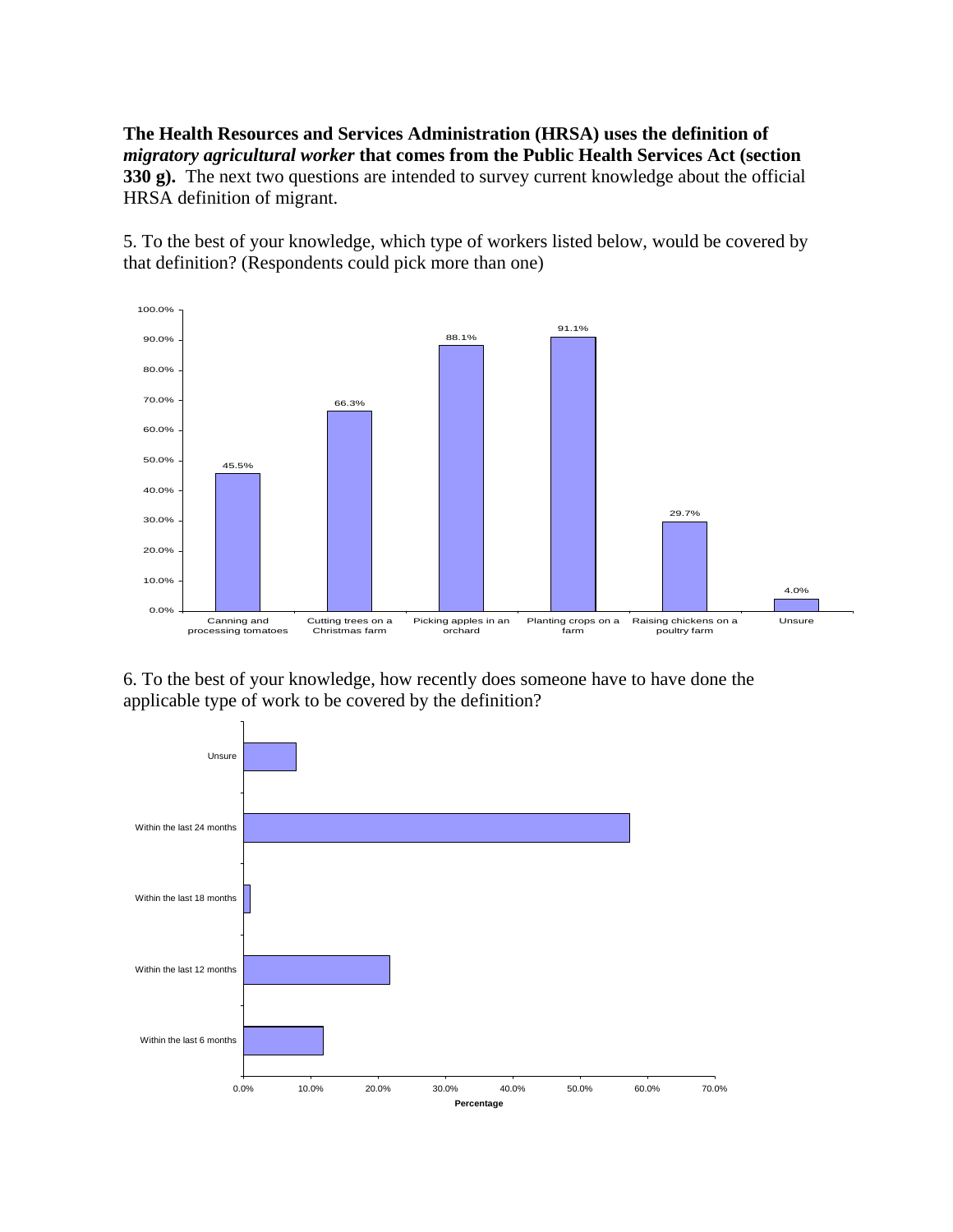**The Public Health Services Act stipulates that:** 

- **The term** *migratory agricultural worker* **means an individual whose principal employment is in agriculture, who has been so employed within the last 24 months, and who establishes for the purposes of such employment a temporary abode.**
- **The term** *agriculture* **means farming in all its branches, including:** 
	- o **cultivation and tillage of the soil**
	- o **the production, cultivation, growing and harvesting of any commodity grown on, in, or as an adjunct to or part of a commodity grown in or on, the land; and**
	- o **any practice (including preparation and processing for market and delivery to storage or to market or to carriers for transportation to market) performed by a farmer or on a farm incident to or in conjunction with an activity described in clause (ii).**



7. Approximately how many patients seen in your clinic meet the above criteria?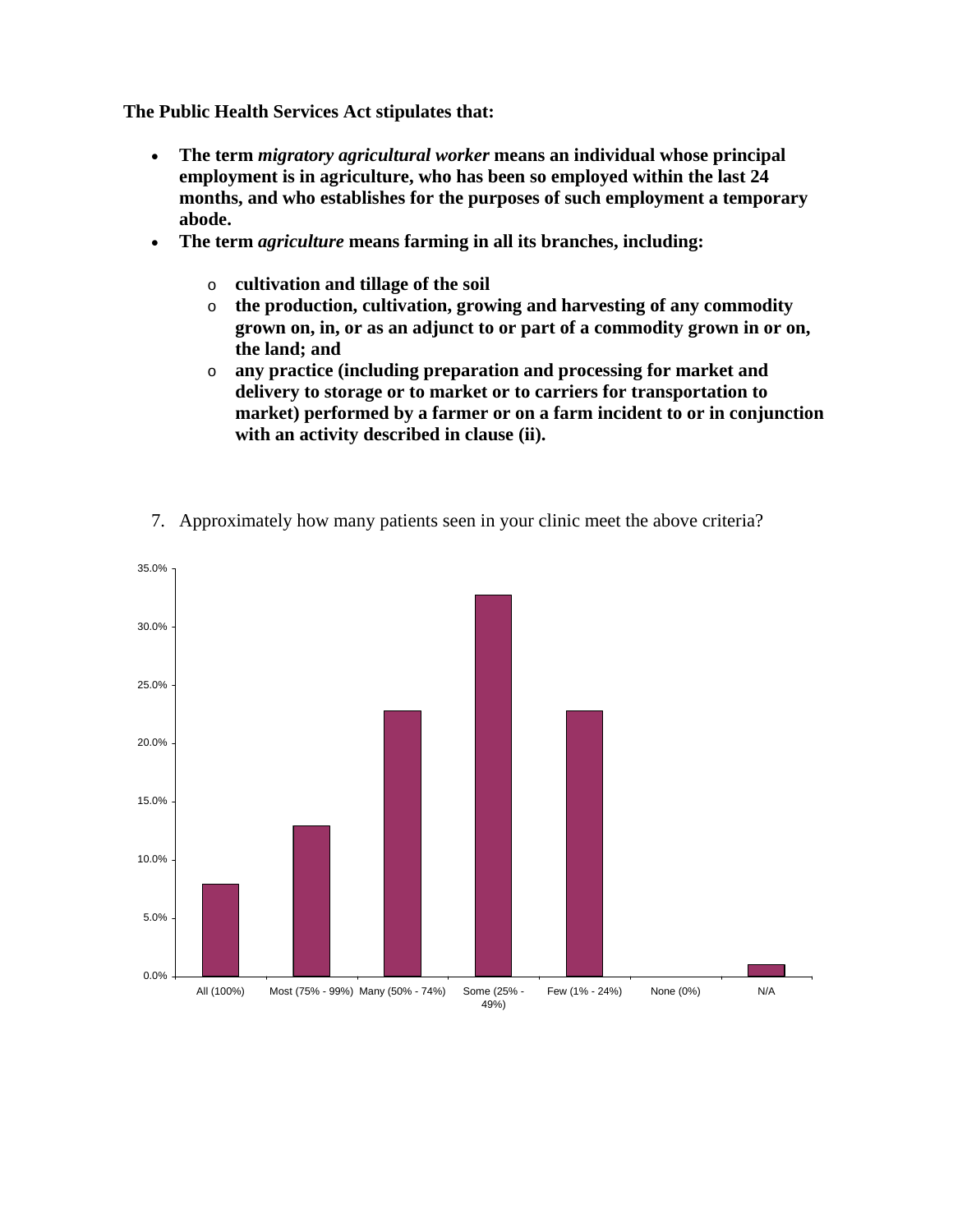**In many communities, there are individuals who are** *mobile* **but do not meet the criteria for**  *migratory agricultural worker* **as defined by HRSA. Such** *mobile* **individuals can include (but are not limited to): day laborers who are intermittently unemployed and move to find work; day workers who are employed but mobile due to homelessness; and unemployed and mobile, such as elderly or disabled individuals who move to live with various family members.** 

8. Based on the above description approximately how many of the patients seen in your clinic are mobile but do not fall under the HRSA definition of migrant agricultural worker?



9. If there are mobile patients seen at your clinic, what types of work are they doing? (Respondents could check more than one)



"Other" Responses Included: Horse racing/track workers (6 responses), Forest Service, Smoke Jumper, Ski Area, River Guide, Transport/Driving, Domestic labor, Roofing, Waitress, Day labor, Pick brush, Crab workers, Fern industry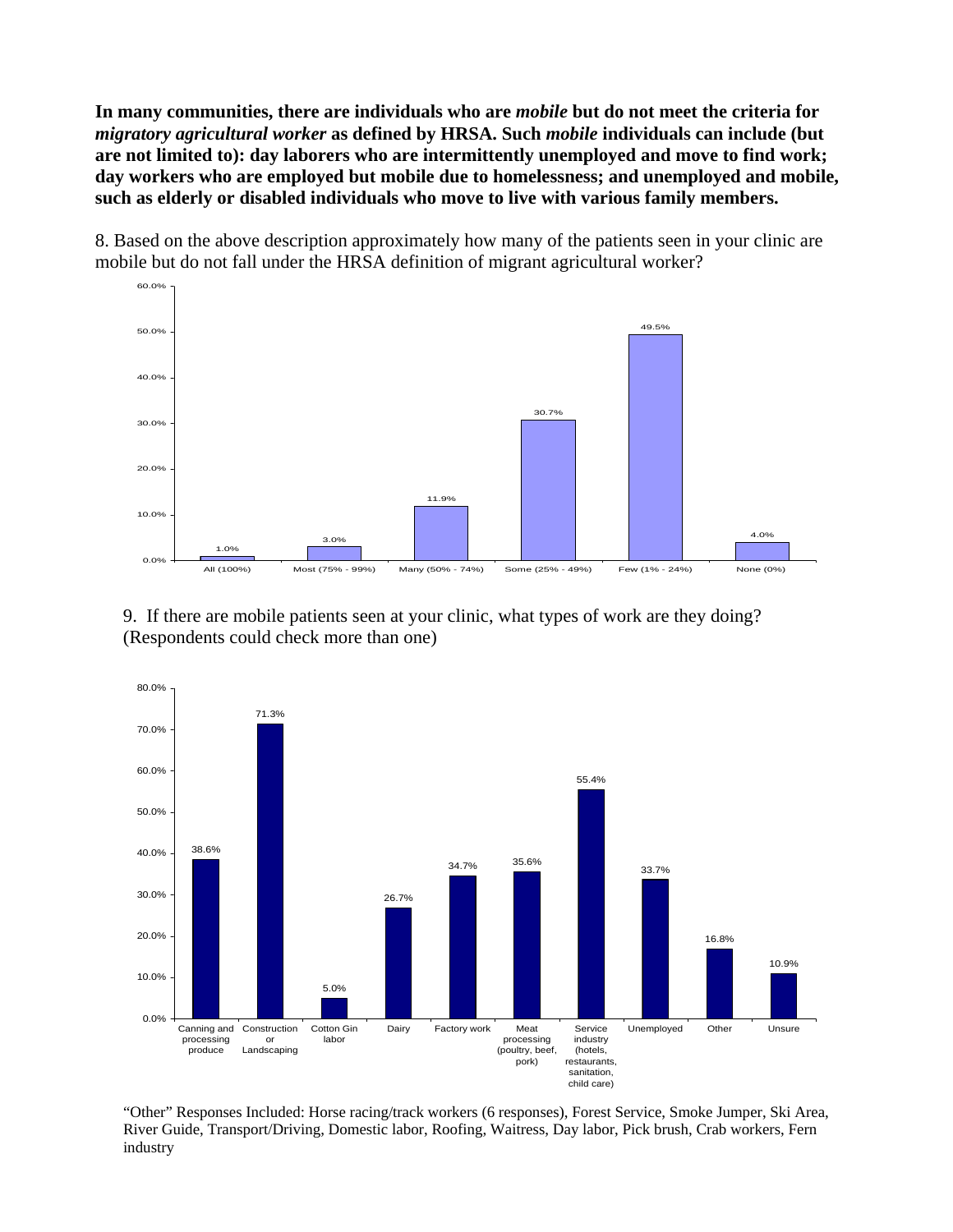10. Does the HRSA definition of migratory agricultural worker (as defined previously) limit your clinic's ability to provide adequate services in your community?



11. If HRSA was to expand the definition of migrant, how would an expanded definition increase your ability to provide services (Respondents could pick more than one)?